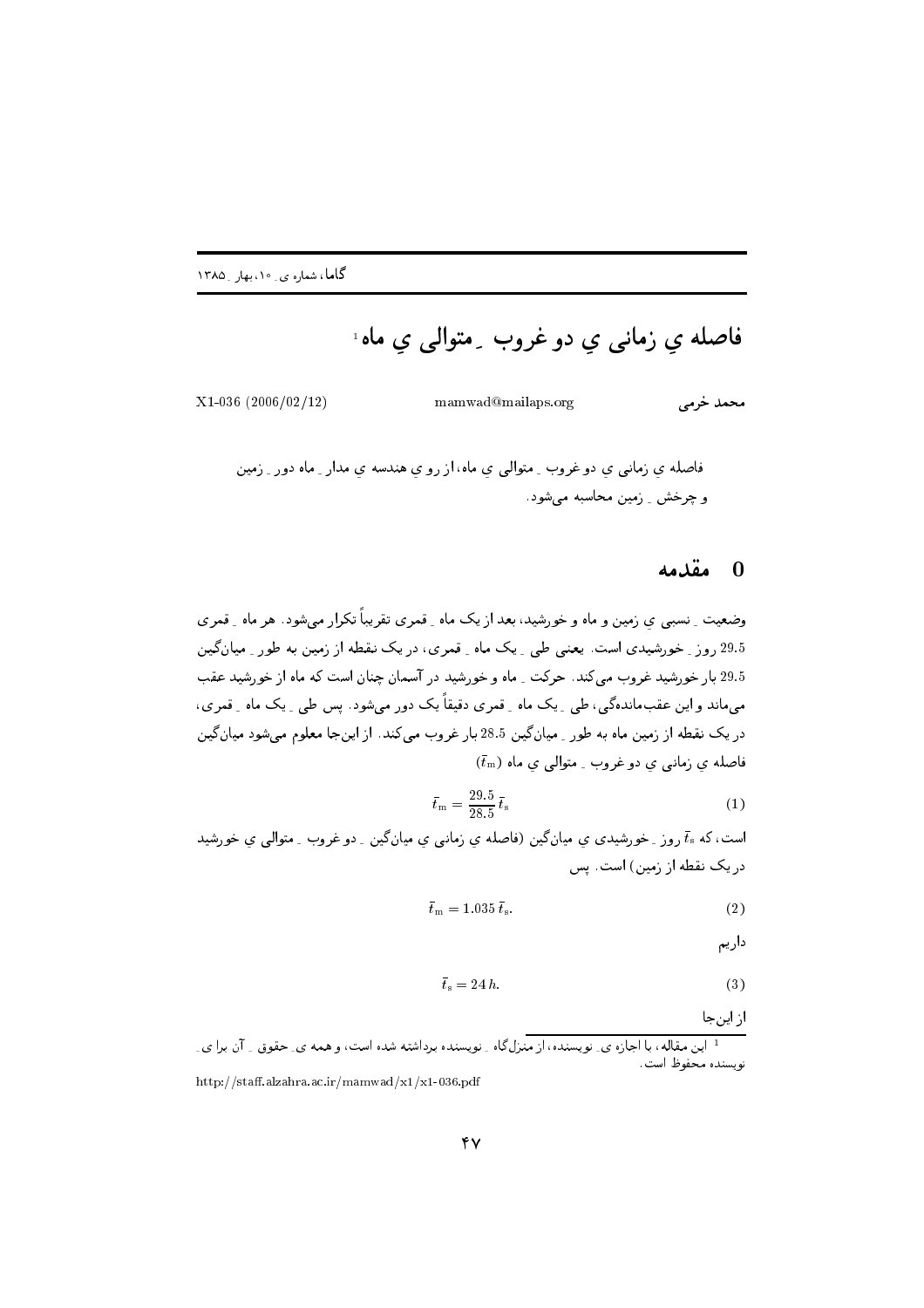$$
\bar{t}_{\mathrm{m}} - 24 \,\mathrm{h} = 50 \,\mathrm{min.} \tag{4}
$$

این یعنی در یک نقطه از زمین، ماه به طور \_میانگین هر روز نسبت به روز \_قبل به طور \_میان گین 50 min دیرتر غروب می کند. البته روشن است که بحث را به نقاط ی از زمین محدود کرده ایم که ماه طلوع و غروب دارد. سئال این است که فاصله ی زمانبی ی دو غروب ِ متوالبی ی ماه (روز ِ قمری، ثابت است یا نَه، و اگر نَه بستهگی ی آن به زمان و مکان چهگونه است.  $(t_{\rm m}$ 

## 1 ۔ هندسه ی مسئله

کلیات ِ این مسئله بسیار شبیه ِ مسئله ی حرکتها ی زمین و خورشید است، که در [1] بررسی شده. محور ۔ چرخش ۔ زمین به دور ۔ خود را محور ۔ z می&پریم. به این ترتیب بردار ۔ سرعت ۔ زاویهای ی  $\omega_0$  چرخش \_ زمین  $\omega_0$  است، که

$$
\omega_0 = \frac{2\,\pi}{t_0},\tag{5}
$$

و to روز ِ نجومی است . روز ِ نجومی دوره ی چرخش ِ ِ زمین است، و رابطه اَش با روز ِ خورشیدی ی ميان گين چنين است .

$$
\frac{1}{t_0} = \frac{1}{\bar{t}_s} + \frac{1}{y},\tag{6}
$$

که  $y$  سال ِ خورشیدی است. از اینجا معلوم می شود

$$
t_0 = \bar{t}_s - 4 \min. \tag{7}
$$

اندازه ی سرعت ِ زاویهای ی نجومی ی گردش ِ ماه دور ِ زمین (یعنی سرعت ِ زاویهای ی گردش نسبت به ستارهها ی دور)  $\Omega_{0}$ است. رابطه ی این کمیت با ماه ِ قمری ی میانگین  $(\bar{T}_{\mathrm{m}})$  چنین است.

$$
\frac{1}{\bar{T}_{\rm m}} = \frac{1}{T_0} - \frac{1}{y},\tag{8}
$$

که  $T_0$  دوره ی گردش ـ ماه دور ـ زمین است:

$$
T_0 = \frac{2\,\pi}{\bar{\Omega}_0}.\tag{9}
$$

جهت ِ بردار ِ سرعت ِ زاویهای ی نجومی ی گردش ِ ماه دور ِ زمین & نیست بل که n است، که با & زاویه ی n میسازد . جهت <sub>-</sub> ماه نسبت به مرکز <sub>-</sub> زمین در زمان <sub>-</sub> t را با  $\hat{\mathbf{r}}_{\mathrm{m}}(t)$  نمایش میدهیم. این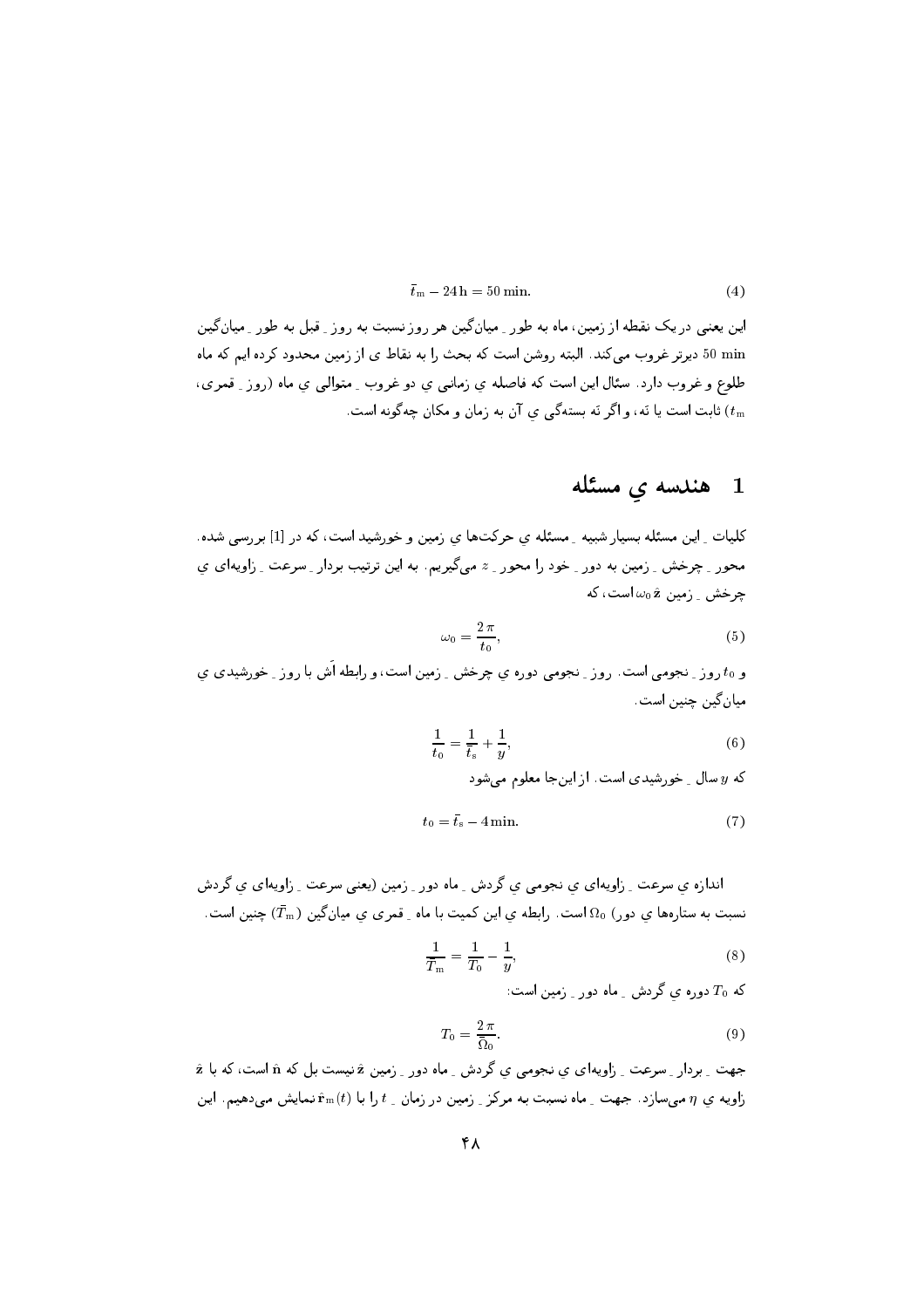جهت با

$$
\hat{\mathbf{r}}_{\mathrm{m}}(t) = R[\Phi(t) \,\hat{\mathbf{n}}] \,\hat{\mathbf{r}}_{\mathrm{m}}(0) \tag{10}
$$

داده می شود، که  $R$  عمل گر ۱ دوران به اندازه ی زاویه ی  $\Phi$  حول ۱ محور ۱ شو ( ، و ( ) و زاویه ی گردش ماه طبی <sub>- ن</sub>مان <sub>-</sub> t است:

$$
\Phi = \Omega_0. \tag{11}
$$

جهت \_ يک نقطه از سطح \_ زمين نسبت به مرکز \_ زمين در زمان \_ t را با (f(t نمايش مىدهيم. اين جهت هم با

$$
\hat{\mathbf{r}}(t) = R(\omega_0 \, t \, \hat{\mathbf{z}}) \, \hat{\mathbf{r}}(0) \tag{12}
$$

داده میشود. غروب (یا طلوع) در یک نقطه از زمین زمان ی رخ میدهد که جهت ِ آن نقطه نسبت به مرکز \_ زمین پر جهت \_ ماه نسبت به مرکز \_ زمین عمود پاشد: .

$$
\hat{\mathbf{r}}_{m}(t) \cdot \hat{\mathbf{r}}(t) = 0. \tag{13}
$$

داریم

$$
\hat{\mathbf{r}}_{\mathrm{m}}(t) \cdot \hat{\mathbf{r}}(t) = \hat{\mathbf{r}}_{\mathrm{m}}(0) \cdot \{R[-\Phi(t) \hat{\mathbf{n}}] R(\omega_0 t \hat{\mathbf{z}}) \hat{\mathbf{r}}(0)\}.
$$
\n(14)

سرعت ِ زاویه ی چرخش ِ ِ زمین تقریباً ثابت است. اگر سرعت ِ زاویهای ی گردش ِ ماه هم ثابت و جهت ِ آن با سرعت ِ زاویهای ی چرخش ِ زمین موازی می بود، آنگاه

$$
\hat{\mathbf{r}}_{\mathbf{m}}(t) \cdot \hat{\mathbf{r}}(t) = \hat{\mathbf{r}}_{\mathbf{m}}(0) \cdot \{ R[(\omega_0 - \Omega_0) t \hat{\mathbf{z}}] \hat{\mathbf{r}}(0) \},\tag{15}
$$

که در این صورت وضعیت ِ نسبی ی ماه و یک نقطه ی معین در زمین، بر حسب ِ زمان دورهای با دوره ی

$$
\tau := \frac{2\,\pi}{\omega_0 - \Omega_0} \tag{16}
$$

 $\tau$  میشد. در این حالت فاصله ی زمانبی ی دو غروب ِ متوالبی ی ماه در هر نقطه ی زمین، همواره  $\tau$ میہود . اما سرعت \_ زاویهای ی گردش \_ ماه ثابت نیست، و جهت \_ این سرعت \_ زاویهای هم با جهت \_ سرعت ِ زاویهای ی چرخش ِ زمین موازی نیست. به همین خاطر فاصله ی دو غروب ِ متوالی ی ماه در هر نقطه ی زمین، نه ثابت است و نه مستقل از مکان . البته روز ِ قمری ی میانگین از رابطه ای شبیه ِ رابطه ی بالا به دست می آید: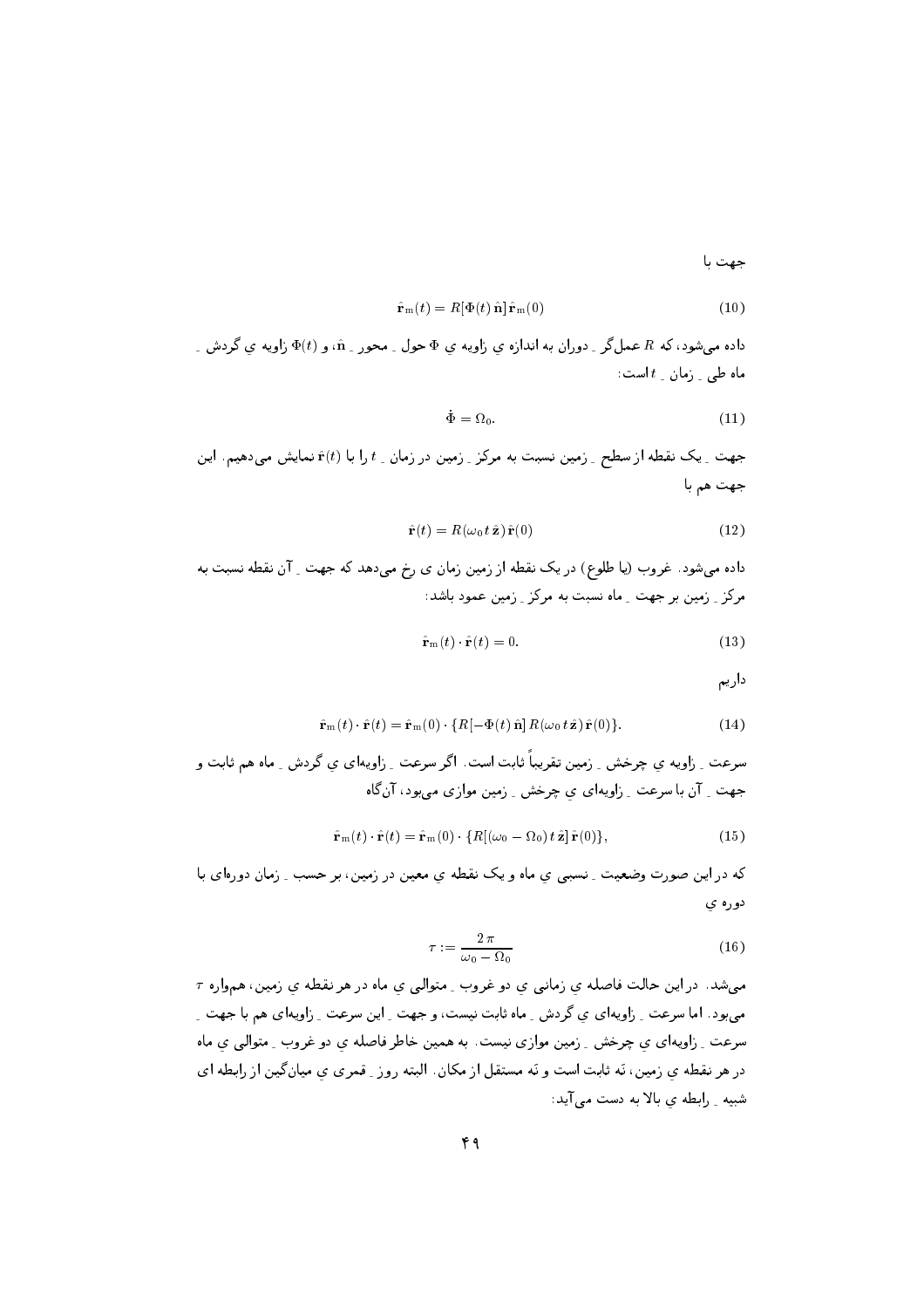$$
\frac{1}{\bar{t}_{\rm m}} = \frac{1}{t_0} - \frac{1}{T_0},\tag{17}
$$

$$
=\frac{1}{\bar{t}_{\rm s}}-\frac{1}{\bar{T}_{\rm m}},\tag{18}
$$

كه در آن از (6) و (8) استفاده شده است. فرض کنید در زمان \_ صفر، در یک نقطه از زمین ماه غروب کند. در این حالت،

$$
\hat{\mathbf{r}}(0) \cdot \hat{\mathbf{r}}_{m}(0) = 0. \tag{19}
$$

اما ضمناً ۴<sub>m</sub> همیشه بر سرعت <sub>-</sub> زاویهای ی گردش <sub>-</sub> ماه دور <sub>-</sub> زمین عمود است. پس،

$$
\hat{\mathbf{r}}_{m}(0) \propto \hat{\mathbf{r}}(0) \times \hat{\mathbf{n}}.\tag{20}
$$

 $\mathbf{r}_{\mathrm{m}}(t)$  بردار \_  $\mathbf{r}_{\mathrm{m}}(t)$  با

$$
\mathbf{r}_{\mathbf{m}}(t) = R[\Phi(t) \hat{\mathbf{n}}] \mathbf{r}_{\mathbf{m}}(0),
$$
  

$$
\mathbf{r}_{\mathbf{m}}(0) = \hat{\mathbf{r}}(0) \times \hat{\mathbf{n}},
$$
 (21)

با جهت ِ ماه نسبت به مرکز ِ زمین موازی است و شرط ِ غروب ِ ماه را میشود عمودشدن ِ این بردار ر  $\hat{\mathbf{r}}(t)$  گرفت

غروب ۔ بعدی یِ ماه در آن نقطه، در 
$$
t=t_{\rm m}
$$
 بخ میدهد. به این ترتیب،

$$
[R(\omega_0 t_m \,\hat{\mathbf{z}}) \,\hat{\mathbf{r}}(0)] \cdot \{R(\Omega_0 t_m \,\hat{\mathbf{n}}) \,[\hat{\mathbf{r}}(0) \times \hat{\mathbf{n}}] \} = 0. \tag{22}
$$

هدف یافتن ِ جواب ی از این معادله برا ی  $t_{\rm m}$  است که به  $t_{\rm 0}$  نزدیک است.

## حل ـِ تقريبي  $2$

تعریف میکنیم

$$
\delta := t_{m} - t_{0},
$$
  
\n
$$
\hat{\mathbf{u}} := \hat{\mathbf{r}}(0),
$$
  
\n
$$
\mathbf{v} := \mathbf{r}_{m}(0).
$$
\n(23)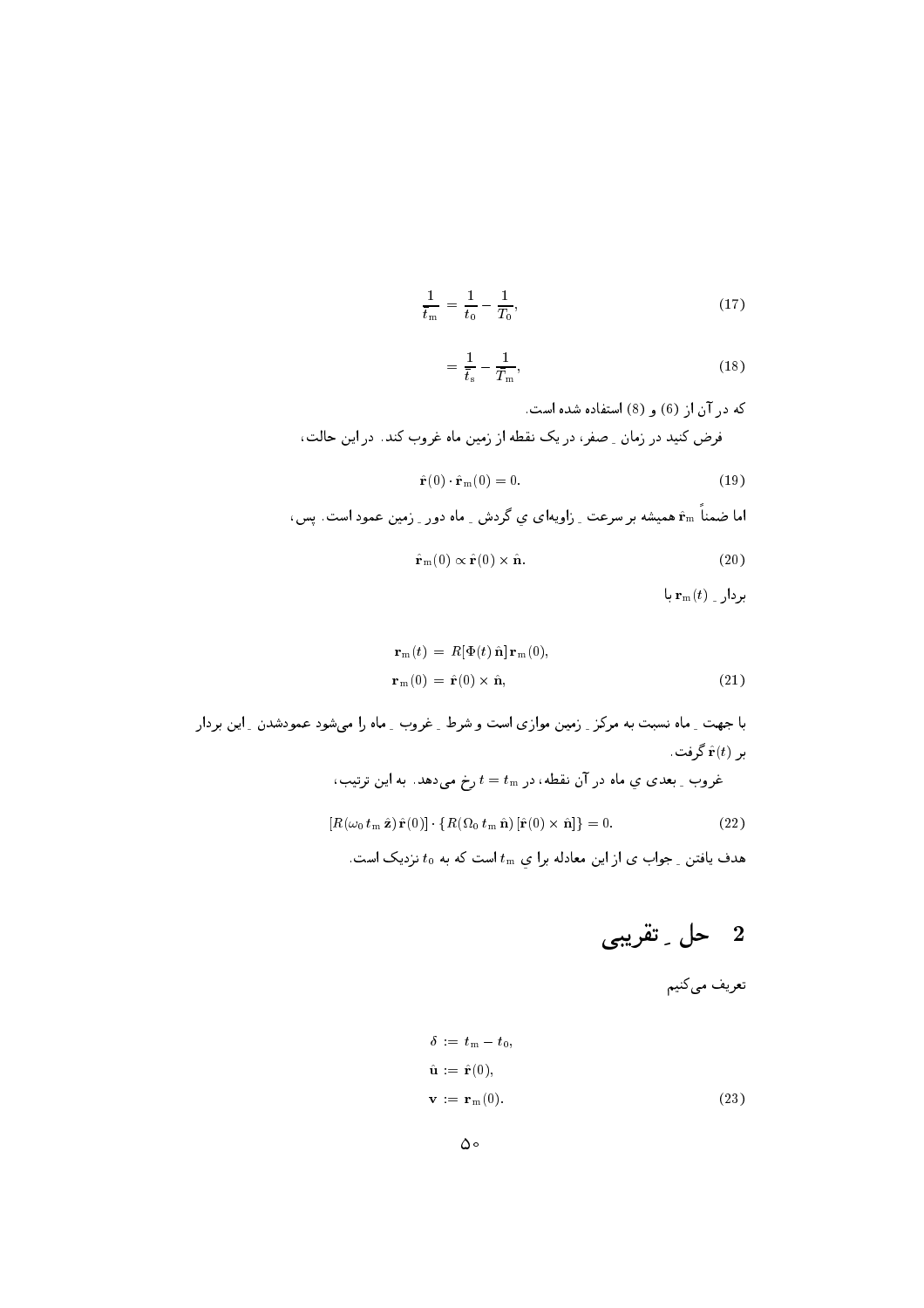معادله ي (22) مي شود

$$
[R(\omega_0 \delta \hat{\mathbf{z}}) \hat{\mathbf{u}}] \cdot [R(\Omega_0 t_m \hat{\mathbf{n}}) (\hat{\mathbf{u}} \times \hat{\mathbf{n}})] = 0.
$$
 (24)

فرض کنیم زاویهها ی (0%) و  $(\Omega_0\,t_{\rm m})$  کوچک اند. تا مرتبه ی اول نسبت به این زاویهها داریم

$$
\hat{\mathbf{r}}(t_{\rm m}) = \hat{\mathbf{u}} + \omega_0 \, \delta \, \hat{\mathbf{z}} \times \hat{\mathbf{u}},
$$
  
\n
$$
\mathbf{r}_{\rm m}(t_{\rm m}) = \mathbf{v} + \Omega_0 \, t_{\rm m} \, \hat{\mathbf{n}} \times \mathbf{v}.
$$
 (25)

به این ترتیب، معادله ی (24) تا مرتبه ی یک نسبت به این زاویهها می شود

$$
\omega_0 \, \delta \left( \hat{\mathbf{z}} \times \hat{\mathbf{u}} \right) \cdot \mathbf{v} + \Omega_0 \, t_m \left( \hat{\mathbf{n}} \times \mathbf{v} \right) \cdot \hat{\mathbf{u}} = 0. \tag{26}
$$

با جاگذاری ي 
$$
(0)_{\mathbf{r}_m}(0)
$$
از

$$
(\hat{\mathbf{z}} \times \hat{\mathbf{u}}) \cdot \mathbf{v} = -[\hat{\mathbf{z}} \cdot \hat{\mathbf{n}} - (\hat{\mathbf{z}} \cdot \hat{\mathbf{u}}) (\hat{\mathbf{n}} \cdot \hat{\mathbf{u}})],
$$
  
\n
$$
(\hat{\mathbf{n}} \times \mathbf{v}) \cdot \hat{\mathbf{u}} = 1 - (\hat{\mathbf{n}} \cdot \hat{\mathbf{u}})^2,
$$
\n(27)

که نتیجه می دهد

$$
\delta = \frac{\Omega_0 t_{\rm m}}{\omega_0} \frac{1 - (\hat{\mathbf{n}} \cdot \hat{\mathbf{u}})^2}{\hat{\mathbf{z}} \cdot \hat{\mathbf{n}} - (\hat{\mathbf{z}} \cdot \hat{\mathbf{u}}) (\hat{\mathbf{n}} \cdot \hat{\mathbf{u}})}.
$$
(28)

البته تا مرتبه ي يک نسبت به 
$$
\Omega_0\,t_{\rm m}
$$
 په یک نسبت په

$$
\delta = \frac{\Omega_0 t_0}{\omega_0} \frac{1 - (\hat{\mathbf{n}} \cdot \hat{\mathbf{u}})^2}{\hat{\mathbf{z}} \cdot \hat{\mathbf{n}} - (\hat{\mathbf{z}} \cdot \hat{\mathbf{u}}) (\hat{\mathbf{n}} \cdot \hat{\mathbf{u}})},\tag{29}
$$

است.

اگر â با â برابر باشد، آن گاه (28) به شکل ـ ساده ی

$$
\delta = \frac{\Omega_0 \, t_{\rm m}}{\omega_0} \tag{30}
$$

در می آید، که (17) میان گین 1 آن است.

از رابطه ی (29) می شود مرتبه ی  $\delta$  را به دست آورد. با توجه به این که نسبت ِ  $\omega_0$  به  $\Omega_0$  تقریباً 30 است، 8 از مرتبه ی (1/30) \_ روز است، كه مى شود 50 دقيقه. اين در واقع همان رابطه ی (4) است. از اینجا معلوم میشود خطا ی نسبی ی ناشی از جاگذاری ی 10 به جا ی  $t_{\rm m}$  در (28)، از مرتبه ی (1/30) است. ضمناً خطا ی نسبی ی ناشی از چشمپوشی از جملهها ی  $(\omega_0\,\delta)^2$  در برابر ِ از مرتبه ی (2  $(2\,\pi/30)$ )، یا (3/5) است. به این ترتیب انتظار میرود با واردکردن ِ جملهها ی (3  $\omega_0\,\delta$ مرتبه یدو نسبت به  $(\omega_0\,\delta)$  یا  $(\Omega_0\,t_0)$ ، مقدار ِ  $\delta$  با دقت ِ چند دقیقه به دست آید.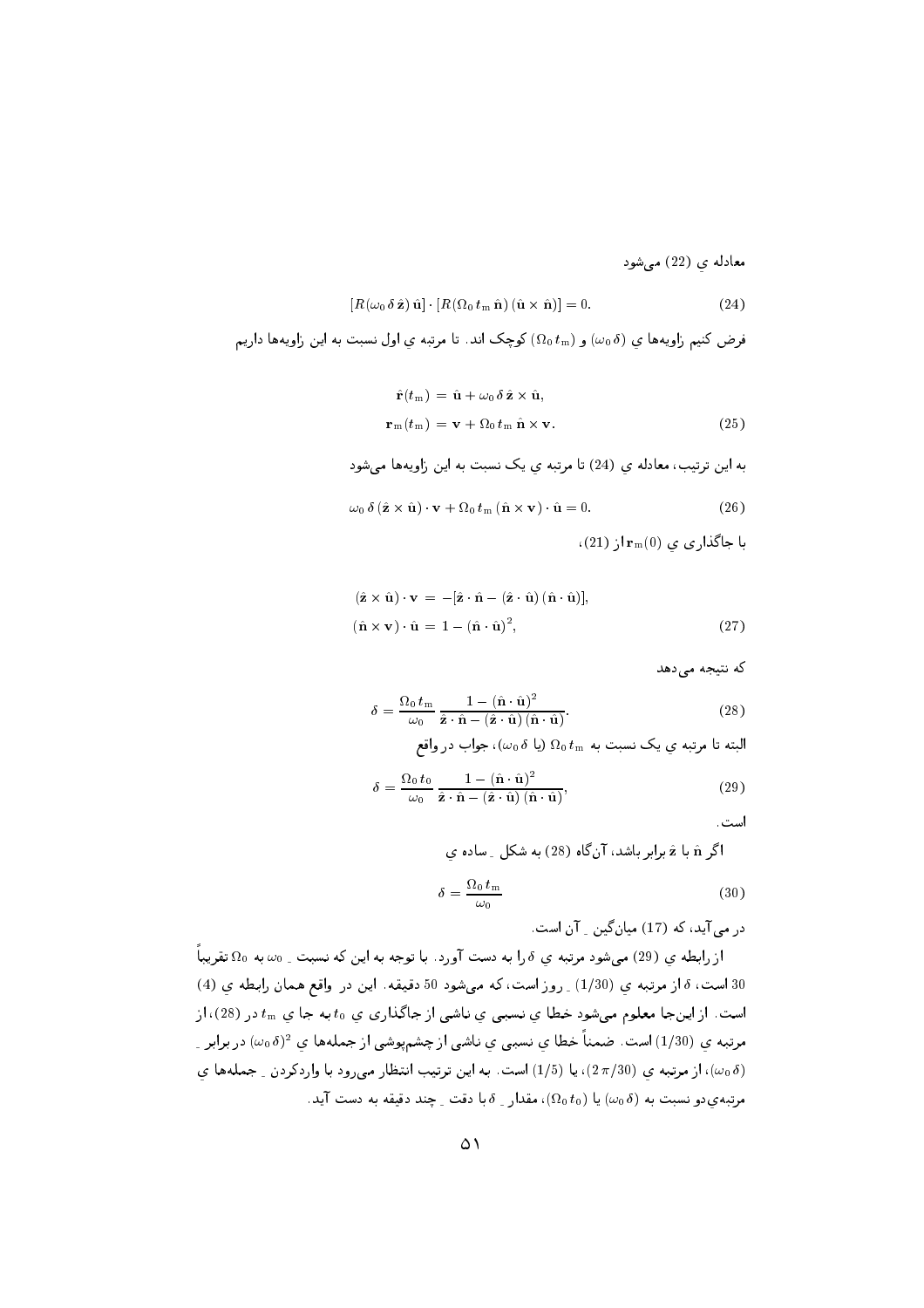یس معادله ی (24) را تا مرتبه ی دوم نسبت به زاویهها ی  $(\omega_0\,\delta)$  و  $(\Omega_0\,t_\mathrm{m})$  بنویسیم. معادلهها ی مے شوند  $(25)$ 

$$
\hat{\mathbf{r}}(t_{\rm m}) = \hat{\mathbf{u}} + \omega_0 \, \delta \, \hat{\mathbf{z}} \times \hat{\mathbf{u}} + \frac{(\omega_0 \, \delta)^2}{2} \, \hat{\mathbf{z}} \times (\hat{\mathbf{z}} \times \hat{\mathbf{u}}),
$$
\n
$$
\mathbf{r}_{\rm m}(t_{\rm m}) = \mathbf{v} + \Omega_0 \, t_{\rm m} \, \hat{\mathbf{n}} \times \mathbf{v} - \frac{(\Omega_0 \, t_{\rm m})^2}{2} \, \mathbf{v}.\tag{31}
$$

در رابطه ی دوم از این استفاده شده که n بر v عمود است. به این ترتیب، تا مرتبه ی دوم،

 $(\omega_0 \delta) (\hat{\mathbf{z}} \times \hat{\mathbf{u}}) \cdot \mathbf{v} + (\Omega_0 t_m) (\hat{\mathbf{n}} \times \mathbf{v}) \cdot \hat{\mathbf{u}} + (\omega_0 \delta) (\Omega_0 t_m) (\hat{\mathbf{z}} \times \hat{\mathbf{u}}) \cdot (\hat{\mathbf{n}} \times \mathbf{v})$ 

$$
+ \frac{(\omega_0 \delta)^2}{2} [\hat{\mathbf{z}} \times (\hat{\mathbf{z}} \times \hat{\mathbf{u}})] \cdot \mathbf{v} = 0. \quad (32)
$$

 $(21)$  استفاده از  $(21)$ 

$$
(\hat{\mathbf{z}} \times \hat{\mathbf{u}}) \cdot (\hat{\mathbf{n}} \times \mathbf{v}) = -(\hat{\mathbf{n}} \cdot \hat{\mathbf{u}}) [(\hat{\mathbf{n}} \times \hat{\mathbf{z}}) \cdot \hat{\mathbf{u}}],
$$
  
\n
$$
[\hat{\mathbf{z}} \times (\hat{\mathbf{z}} \times \hat{\mathbf{u}})] \cdot \mathbf{v} = (\hat{\mathbf{z}} \cdot \hat{\mathbf{u}}) [(\hat{\mathbf{n}} \times \hat{\mathbf{z}}) \cdot \hat{\mathbf{u}}].
$$
\n(33)

به این ترتیب،

$$
\delta = \frac{\Omega_0 t_m}{\omega_0} \frac{1 - (\hat{\mathbf{n}} \cdot \hat{\mathbf{u}})^2}{\hat{\mathbf{z}} \cdot \hat{\mathbf{n}} - (\hat{\mathbf{z}} \cdot \hat{\mathbf{u}})(\hat{\mathbf{n}} \cdot \hat{\mathbf{u}})} + \frac{(\Omega_0 t_m)^2}{\omega_0} \frac{(\hat{\mathbf{n}} \times \hat{\mathbf{z}}) \cdot \hat{\mathbf{u}}}{\hat{\mathbf{z}} \cdot \hat{\mathbf{n}} - (\hat{\mathbf{z}} \cdot \hat{\mathbf{u}})(\hat{\mathbf{n}} \cdot \hat{\mathbf{u}})} \left\{ \frac{\hat{\mathbf{z}} \cdot \hat{\mathbf{u}}}{2} - \frac{(\hat{\mathbf{n}} \cdot \mathbf{u}) \left[1 - (\hat{\mathbf{n}} \cdot \hat{\mathbf{n}})^2\right]}{\hat{\mathbf{z}} \cdot \hat{\mathbf{n}} - (\hat{\mathbf{z}} \cdot \hat{\mathbf{u}})(\hat{\mathbf{n}} \cdot \hat{\mathbf{u}})} \right\}.
$$
(34)

در این رابطه هم میشود به جا ی  $t_{\rm m}$ ، در جمله ی اول  $(t_{0}+\delta)$  و در جمله ی دوم 40 گذاشت. حتا میشود در جمله ی اول هم به جا ی  $t_{\rm m}$  خود ِ 10 را گذاشت. علت آن است که  $(\delta/t_0)$  از مرتبه ی است. پس خطا ی ناشی از درنظرنگرفتن ِ جملهها ی  $(\Omega_0\,t_\mathrm{m})^3$ )، با خطا ی ناشی از  $(\Omega_0\,t_\mathrm{m})^2$ جاگذاري ي  $t_0$  به جا ي  $t_{\rm m}$  در جمله ي اول هم مرتبه است. پس

$$
\delta = \frac{\Omega_0 t_0}{\omega_0} \frac{1 - (\hat{\mathbf{n}} \cdot \hat{\mathbf{u}})^2}{\hat{\mathbf{z}} \cdot \hat{\mathbf{n}} - (\hat{\mathbf{z}} \cdot \hat{\mathbf{u}}) (\hat{\mathbf{n}} \cdot \hat{\mathbf{u}})} + \frac{(\Omega_0 t_0)^2}{\omega_0} \frac{(\hat{\mathbf{n}} \times \hat{\mathbf{z}}) \cdot \hat{\mathbf{u}}}{\hat{\mathbf{z}} \cdot \hat{\mathbf{n}} - (\hat{\mathbf{z}} \cdot \hat{\mathbf{u}}) (\hat{\mathbf{n}} \cdot \hat{\mathbf{u}})} \left\{ \frac{\hat{\mathbf{z}} \cdot \hat{\mathbf{u}}}{2} - \frac{(\hat{\mathbf{n}} \cdot \mathbf{u}) \left[1 - (\hat{\mathbf{n}} \cdot \hat{\mathbf{n}})^2\right]}{\hat{\mathbf{z}} \cdot \hat{\mathbf{n}} - (\hat{\mathbf{z}} \cdot \hat{\mathbf{u}}) (\hat{\mathbf{n}} \cdot \hat{\mathbf{u}})} \right\}.
$$
(35)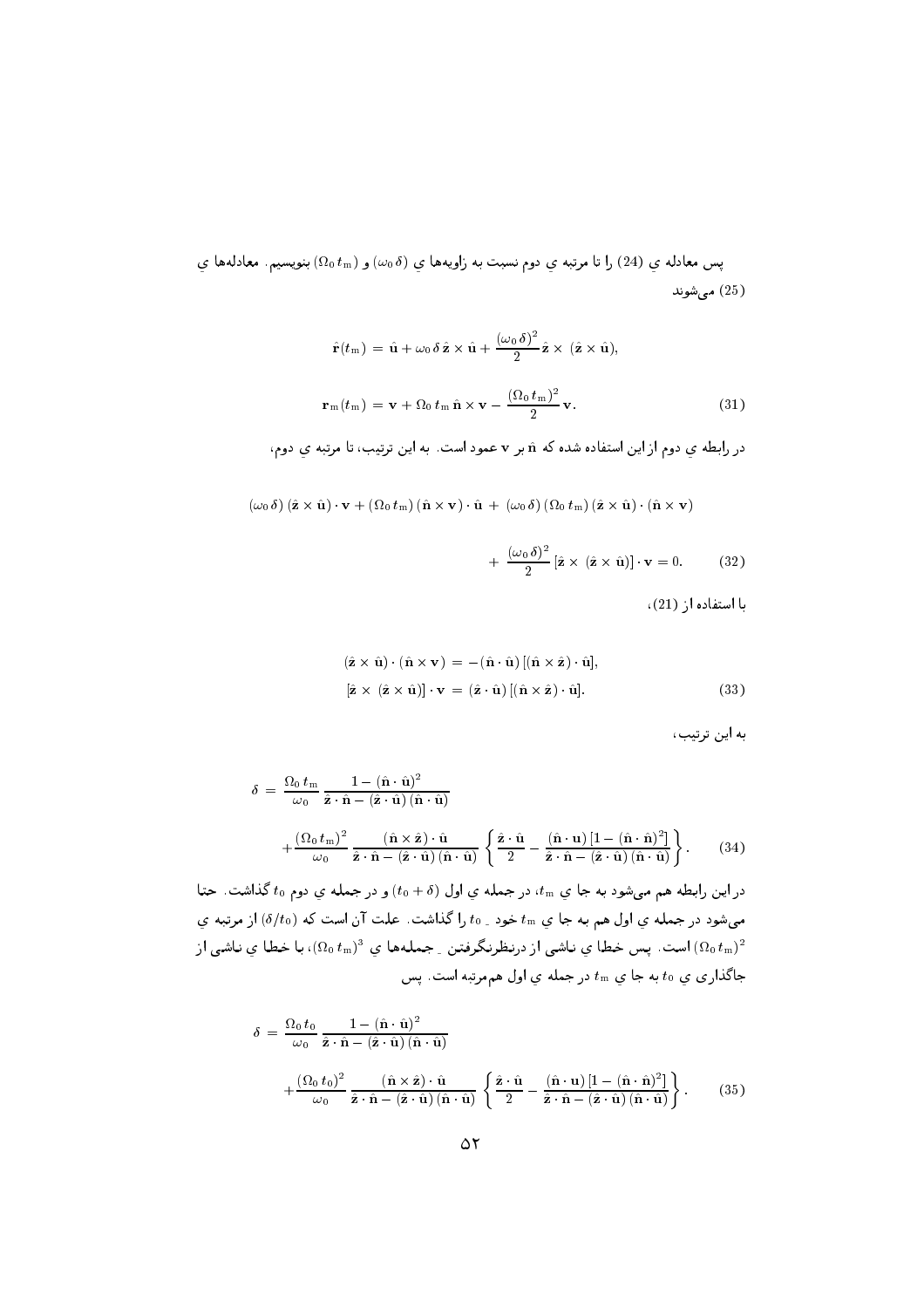تغیبر ۔ 8 به خاطر ۔ تغییر ۔ بردارها یِ 
$$
\hat{\mathbf{u}}
$$
و  $\hat{\mathbf{u}}$ و ار ابررسی میکنیم۔ داریم

$$
\hat{\mathbf{z}} \cdot \hat{\mathbf{n}} = \cos \eta. \tag{36}
$$

$$
\lambda \varphi
$$
در نفطه ای از زمین با عرض ۔ جغرافیایی ی ۸،

$$
\hat{\mathbf{z}} \cdot \hat{\mathbf{u}} = \sin \lambda. \tag{37}
$$

رابطه ی سادهتر 199) می شود

$$
\delta = \frac{\Omega_0 \, t_0}{\omega_0} \, f(y),\tag{38}
$$

که

$$
f(y) := \frac{1 - y^2}{\cos \eta - y \sin \lambda}.
$$
 (39)

در اینجا،

$$
y := \hat{\mathbf{n}} \cdot \hat{\mathbf{u}},\tag{40}
$$

و

$$
y = \cos \eta \, \sin \lambda + x \, \sin \eta \, \cos \lambda,\tag{41}
$$

که

$$
x := \cos \xi. \tag{42}
$$

زاویه ی û با صفحه ی شامل  $\hat{\mathbf{z}}$  و û است.  $\hat{\mathbf{s}}$ بررسی را به جاها یی محدود کنیم که عرض <sub>-</sub> جغرافیایی پِشان بزرگ نیست، تا ماه همیشه طلوع و غروب داشته باشد:

$$
|\lambda| + \tilde{\eta} < \frac{\pi}{2},\tag{43}
$$

که

$$
\tilde{\eta} := \cos^{-1}(|\cos \eta|),\tag{44}
$$

يعنيي آ٬ زاويه ي حاده ي راستا ي سرعت ِ زاويهاي ي چرخش ِ زمين با راستا ي سرعت ِ زاويه اي ي گردش <sub>-</sub> ماه دور <sub>-</sub> زمین است. از شرط <sub>-</sub> (43) نتیجه میشود مخرج <sub>-</sub>  $f$ ، به ازا یِ 1  $\leq |x|$  تغییرِعلامت نمى دھد.

در 1 $\pm 1 = x$  فرینه میشود . داریم  $f$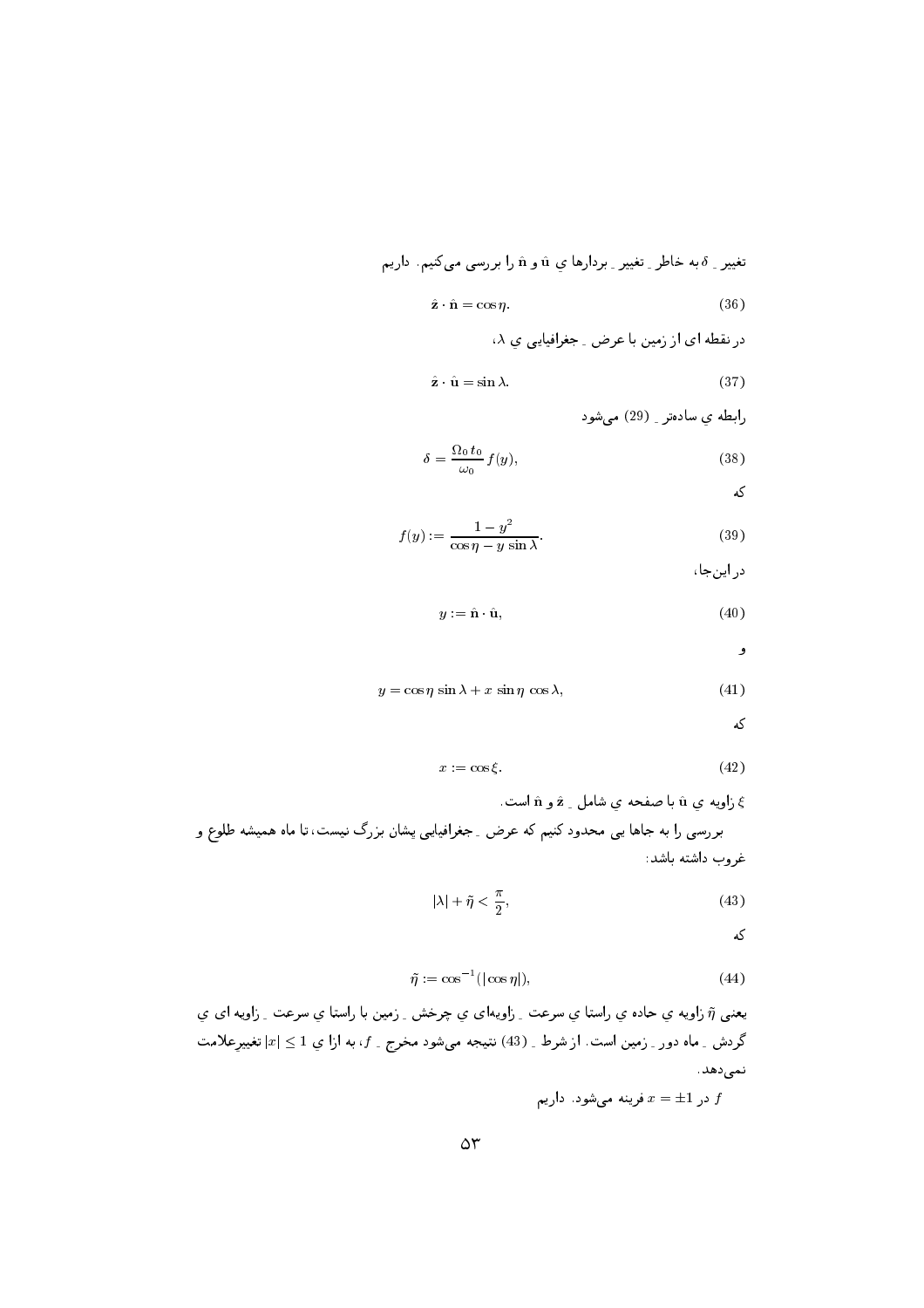$$
f_{\pm} := f(x = \pm 1),
$$
  

$$
= \frac{\cos(\lambda \pm \eta)}{\cos \lambda}.
$$
 (45)

جز این،  $f$  ممکن است در  $y_*$  هم فرینه شود، که  $y_*$  صفر ِ مشتق ِ  $f$  نسبت به  $y$  است:

$$
(1+y_*^2)\,\sin\lambda - 2\,y_*\,\cos\eta = 0.\tag{46}
$$

این معادله دو ریشه دارد که حاصل ضرب ِ شان یک است. ریشه ای که اندازه اَش بزرگتر از یک است قابلقبول نيست. پس،

$$
y_* = \frac{\cos \eta}{\sin \lambda} \left[ 1 - \sqrt{1 - \left(\frac{\sin \lambda}{\cos \eta}\right)^2} \right].
$$
 (47)

از اینجا نتیجه میشود

$$
x_* = \frac{\cos \eta}{\sin \lambda \cos \lambda \sin \eta} \left[ \cos^2 \lambda - \sqrt{1 - \left( \frac{\sin \lambda}{\cos \eta} \right)^2} \right].
$$
 (48)

$$
-1 \le \frac{\cos \eta}{\sin \lambda \cos \lambda \sin \eta} \left[ \cos^2 \lambda - \sqrt{1 - \left(\frac{\sin \lambda}{\cos \eta}\right)^2} \right] \le 1.
$$
 (49)

$$
\sin \eta
$$
 ده دامنفي اند. پس شرطها ي بالا را مىشود چنين نوشت .

$$
\cos \lambda \, \cos(|\lambda| + \tilde{\eta}) - \sqrt{\cos^2 \eta - \sin^2 \lambda} \le 0,\tag{50}
$$

$$
\cos \lambda \, \cos(|\lambda| - \tilde{\eta}) - \sqrt{\cos^2 \eta - \sin^2 \lambda} \ge 0,\tag{51}
$$

که با استفاده از

$$
\cos^2 \eta - \sin^2 \lambda = \cos(|\lambda| - \tilde{\eta}) \cos(|\lambda| + \tilde{\eta}), \tag{52}
$$

مىشوند

$$
\cos|\lambda| - \sqrt{\frac{\cos(|\lambda| - \tilde{\eta})}{\cos(|\lambda| + \tilde{\eta})}} \le 0,
$$
\n(53)

$$
\cos|\lambda| - \sqrt{\frac{\cos(|\lambda| + \tilde{\eta})}{\cos(|\lambda| - \tilde{\eta})}} \ge 0.
$$
\n(54)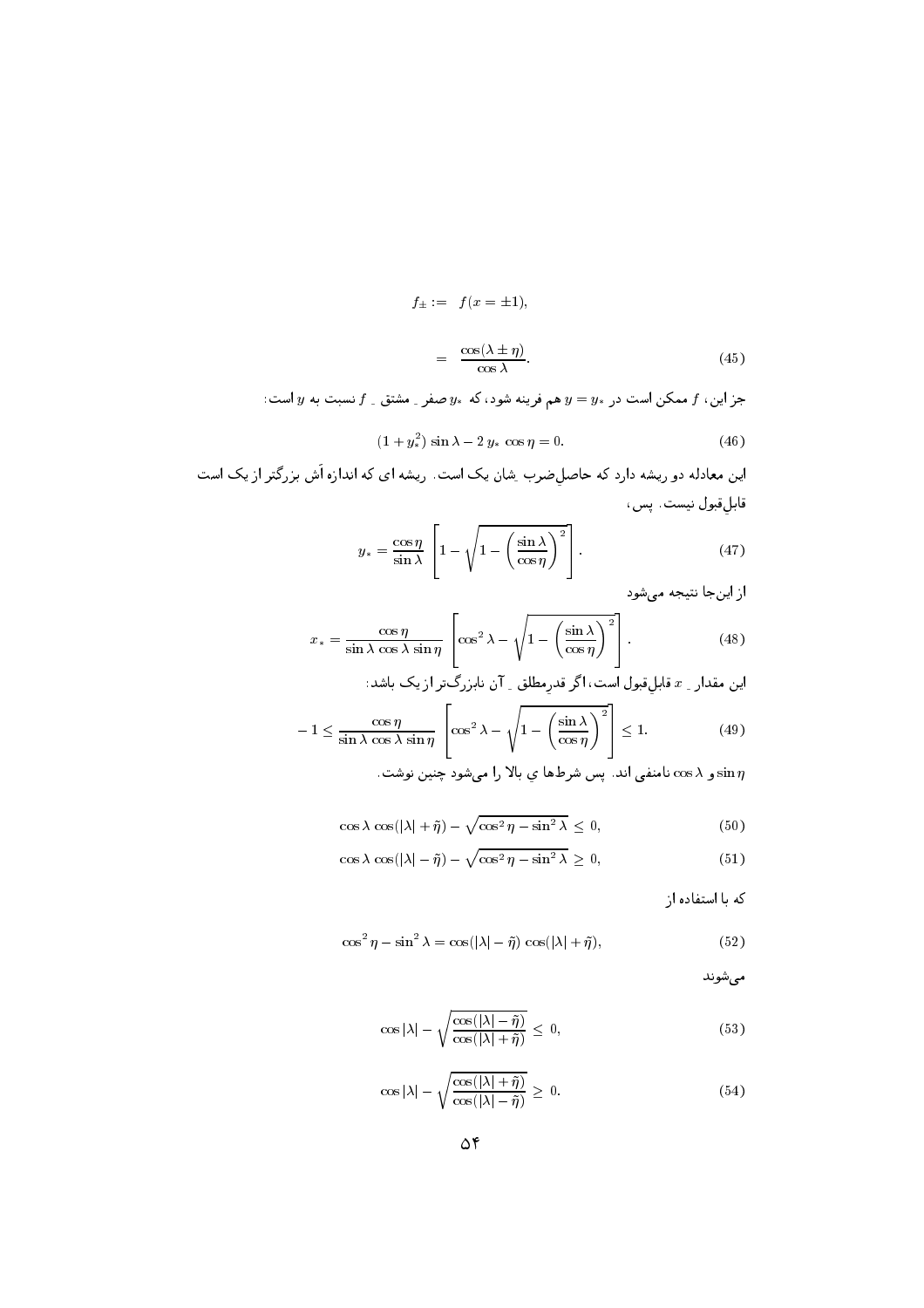شرط ِ (53) می شود

$$
\frac{\cos(|\lambda| - \tilde{\eta})}{\cos(|\lambda| + \tilde{\eta})} \ge \cos^2 |\lambda|.
$$
\n(55)

اين شرط به ازا ي 10 = أبرقرار است. شرط \_ (43) تضمين مي كند مخرج \_ طرف \_ چپ \_ (55) مثبت است. ضمناً داریم

$$
\frac{\partial}{\partial \tilde{\eta}} \left[ \frac{\cos(|\lambda| - \tilde{\eta})}{\cos(|\lambda| + \tilde{\eta})} \right] = \frac{\sin(2|\lambda|)}{\cos^2(|\lambda| + \tilde{\eta})},
$$
  

$$
\geq 0,
$$
 (56)

$$
\frac{\cos(|\lambda| + \tilde{\eta})}{\cos(|\lambda| - \tilde{\eta})} \le \cos^2 |\lambda|.
$$
\n(57)

این شرط اتحاد نیست. این بار مشتق <sub>-</sub> طرف <sub>-</sub> چپ نسبت به ñ نامثبت است، و نامساوي هم به ازا ي برقرار نیست (مگر ۸ هم صفر باشد). شرط ِ (57) همارز است با  $\tilde{\eta}=0$ 

$$
\sin(2|\lambda|) \le [3 + \cos(2|\lambda)] \tan \tilde{\eta},\tag{58}
$$

یا

$$
\tan(\tilde{\eta}) \ge \frac{\sin(2|\lambda|)}{3 + \cos(2|\lambda|)}.\tag{59}
$$

میشود هم شرط را بر حسب 1 | | به دست آورد:

$$
\sin(2|\lambda| - \tilde{\eta}) \le 3 \sin \tilde{\eta},\tag{60}
$$

که می شود

$$
\tilde{\eta} \ge \sin^{-1}\left(\frac{1}{3}\right),\tag{61}
$$
\n
$$
\tilde{\eta} \le \sin^{-1}\left(\frac{1}{3}\right) \land \left[\frac{\tilde{\eta}}{2} + \frac{1}{2}\sin^{-1}(3\sin\tilde{\eta}) \le |\lambda| \le \frac{\tilde{\eta}}{2} - \frac{1}{2}\sin^{-1}(3\sin\tilde{\eta}) + \frac{\pi}{2}\right].\tag{62}
$$

$$
\vdots
$$
با فرض <sub>د</sub> این که این شرط برقرار است، *{{*1 یک فرینه یِ دیگر هم دارد: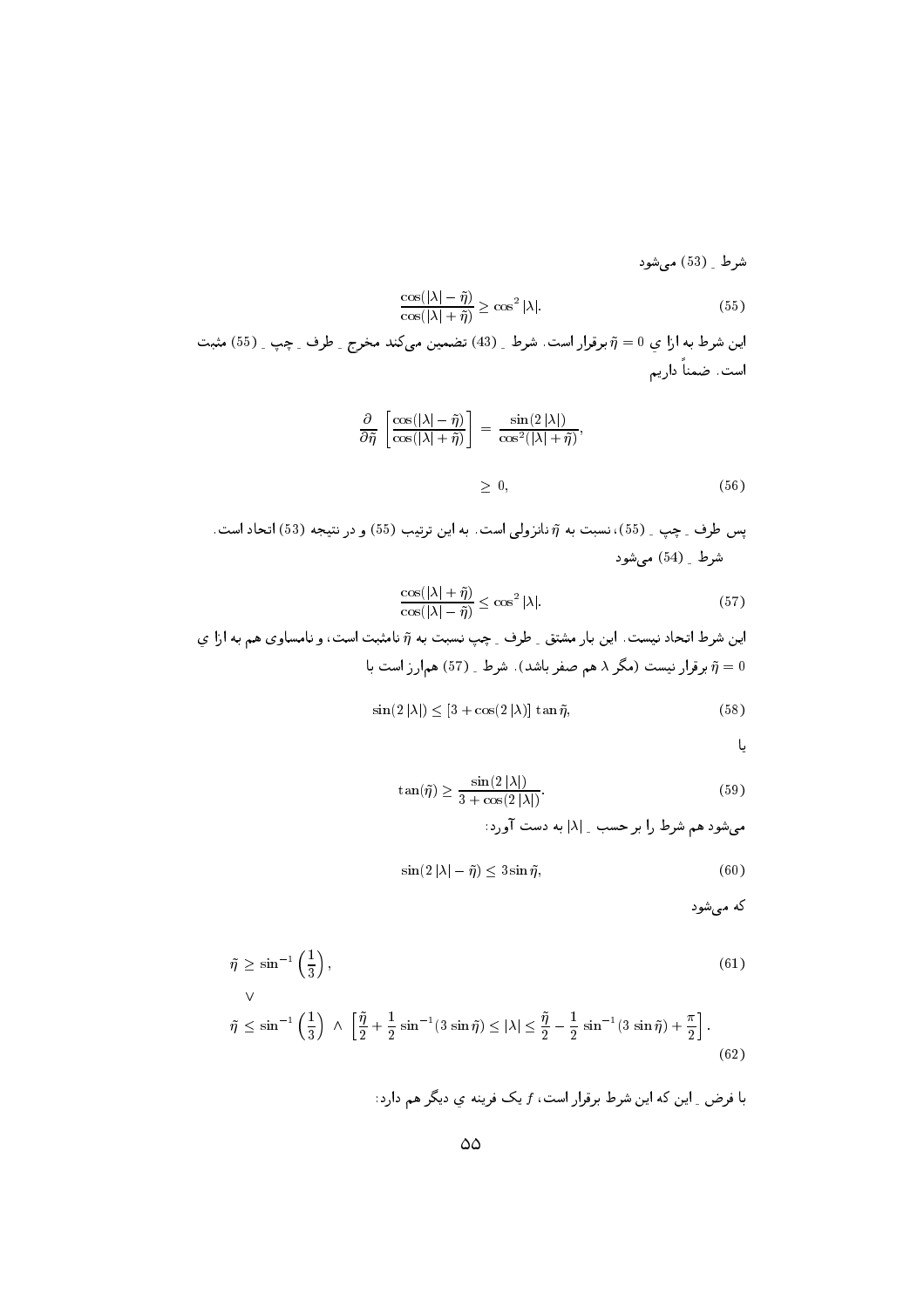$$
f_* := f(y_*),
$$
  
= 
$$
\frac{2}{\cos \eta} \left[ 1 + \sqrt{1 - \left(\frac{\sin \lambda}{\cos \eta}\right)^2} \right]^{-1}.
$$
 (63)

علامت \_ f عوض نمىشود . يس هرسهفرينه ي آن يا مثبت اند يا منفى . چون فرينه ي  $f_*$  بين \_ فرینهها ی  $f_{\pm}$  رخ می دهد، مقدار ِ  $f_{\pm}$  یا از هردو ی  $f_{\pm}$  کوچکتر است، یا از هردو ی  $f_{\pm}$  بزرگتر . روشن است که

$$
|f_*| \ge \frac{1}{\cos \tilde{\eta}} \ge \cos \tilde{\eta} \ge \frac{\cos(\tilde{\eta} + |\lambda|)}{\cos |\lambda|}.
$$
 (64)

یس | ۱٫۰ از قدرمطلق ِ دستِکم یک ی از دوفرینه ی دیگر بزرگتر است، و در نتیجه از قدرمطلق ِ هردوفرینه ی دیگر بز,گتر است.

خلاصه، f سه فرینه دارد (± f و  $f_{\pm}$ ) اگر (61) یا (62) برقرار باشند، و دو فرینه دارد (±f) اگر نَه (61) برقرار باشد و نَه (62). اگر (61) یا (62) برقرار باشند، آن گاه

$$
\frac{\cos(\tilde{\eta} + |\lambda|)}{\cos|\lambda|} \le |f| \le \frac{2}{\cos\tilde{\eta}} \left[ 1 + \sqrt{1 - \left(\frac{\sin|\lambda|}{\cos\tilde{\eta}}\right)^2} \right]^{-1},\tag{65}
$$

$$
\frac{\cos(\tilde{\eta} + |\lambda|)}{\cos|\lambda|} \le |f| \le \frac{\cos(\tilde{\eta} - |\lambda|)}{\cos|\lambda|}.
$$
 (66)

## مقدارها ي عددى  $\overline{\mathbf{3}}$

مشخصات \_ مدار \_ ماه دور \_ زمین را می شود در مثلاً [2] یافت . مدار \_ ماه دور \_ زمین بیضی یی با خروج ازمرکز \_ e است، که

- $e = 0.055.$  $(67)$ 
	- دورہ ی گردش ۔ ماہ دور ۔ زمین ھم

$$
T_0 = 27.3 \,\mathrm{d} \tag{68}
$$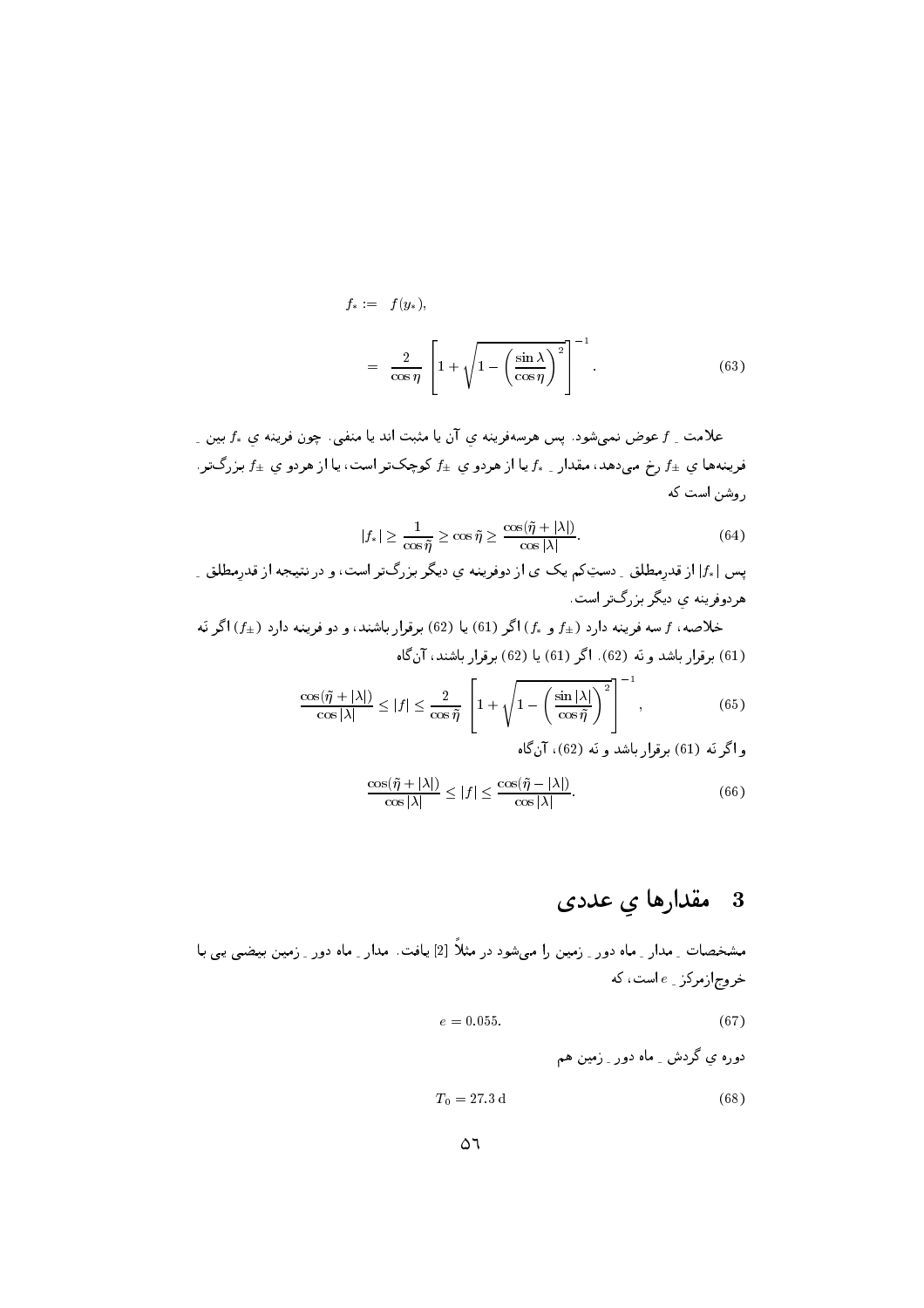$$
\alpha = 23.5^{\circ}.\tag{69}
$$

n (جهت په سرعت په زاویهای ی گردش په ماه دور په زمین) ثابت نیست و یا دوره ی 19 سال تغییر می کند، I اما  $\beta$  (زاویه ی این بردار با بردار ِ عمود بر مدار ِ زمین دور ِ خورشید) تقریباً ثابت است:

$$
\beta = 5^{\circ}.\tag{70}
$$

به این ترتیب  $\eta$  ثابت نیست:

$$
\cos \eta = \cos \alpha \, \cos \beta + \sin \alpha \, \sin \beta \, \cos \gamma. \tag{71}
$$

زاویه ای متغیر است، اما تغییرات آش در مقیاس ِ چند ماه چشمگیر نیست.  $\gamma$ 

دیده میشود آن چه  $\delta$  را متغیر میکند، تغییرات ۱  $\Omega_0$  و بردار ۱ شب اشت: از تغییر ۱ شکل دیندماه می شود چشم پوشید. برا ی تعیین \_ محدوده ی تغییرات \_ 6، کافی است همان شکل \_ ساده ی (29) را به  $\left[\mathrm{a}\right]$  کار ببریم. چون مدار ِ ماه دور ِ زمین دایره نیست،  $\Omega_0$  ثابت نیست. بر اساس ِ قانون ِ دوم ِ کِپلِر  $\left[\mathrm{a}\right]$ ،

$$
\Omega_0 r_{\rm m}^2 = \text{const.},\tag{72}
$$

که  $r_{\rm m}$  فاصله ی ماه تا زمین است. از اینجا نتیجه میشود

$$
\frac{\Delta \Omega_0}{\Omega_0} = 2 e,
$$
  
= 0.1. (73)

$$
18.5^{\circ} \le \eta \le 28.5^{\circ}.\tag{74}
$$

عرض <sub>-</sub> جغرافیایی ي تهران °35.5 است. از این دادهها معلوم میشود برا ي تهران دستِکم یک ی از شرطها ی (61) یا (62) برقرار است. نتیجه میشود

$$
0.72 \le f \le 1.18, \qquad \eta = 18.5^{\circ},
$$
  

$$
0.54 \le f \le 1.30, \qquad \eta = 28.5^{\circ}.
$$
 (75)